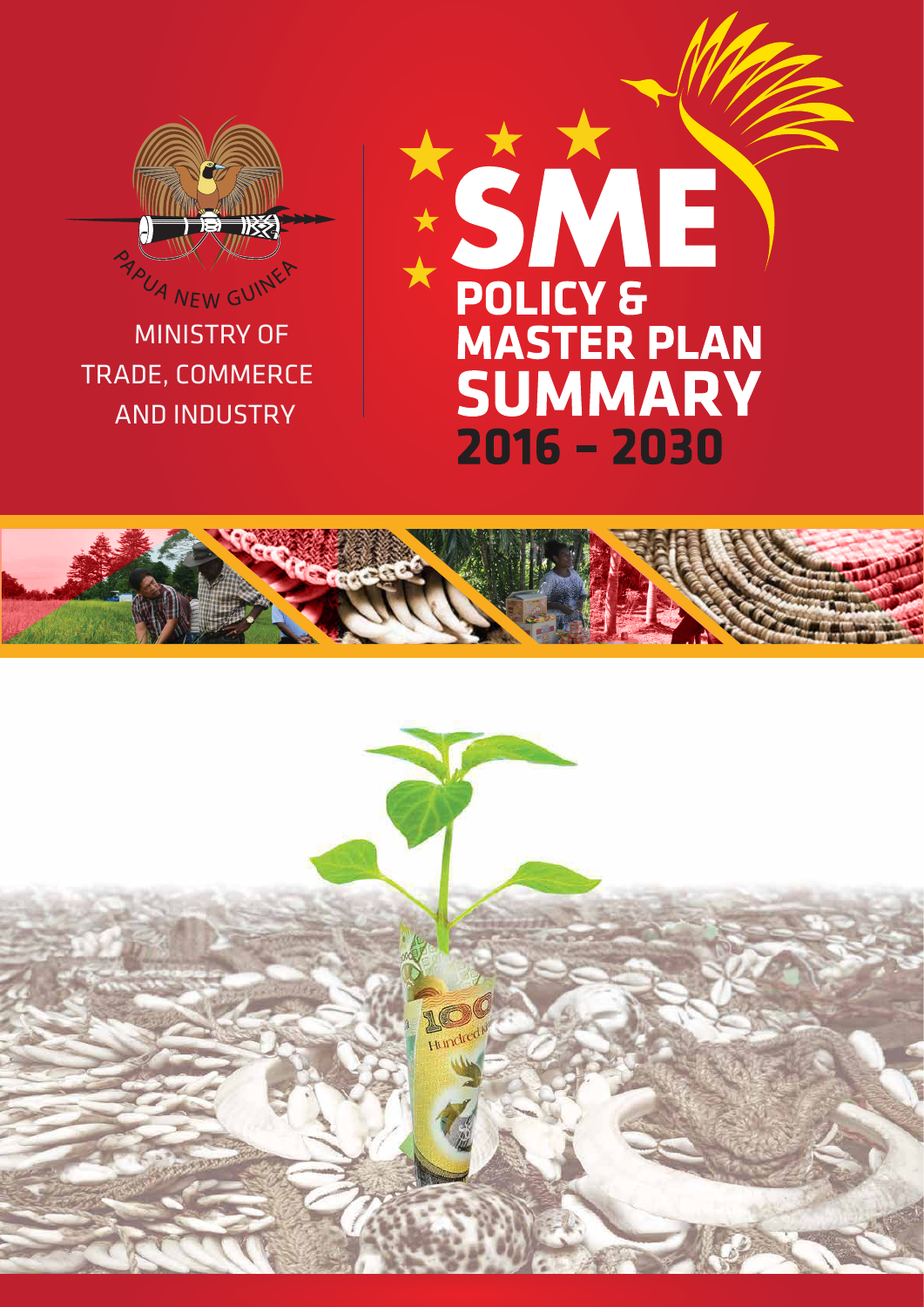## PURPOSE OF SME DEVELOPMENT IN PAPUA NEW GUINEA

The ultimate purpose for the government of PNG is to devise and support programs and initiatives that will drive the Wealth Crea'on Pillar of Papua New Guinean Vision 2050 and SME development as studies and research have shown, this is the one single most important economic initiative that has been the foundational stage for most countries development.

SME development will therefore be a vehicle for;

- 1: Financial empowerment of its people.
- 2: Economic Development of Papua New Guinea.

The one look table below shows the SME development model for Papua New Guinea.



I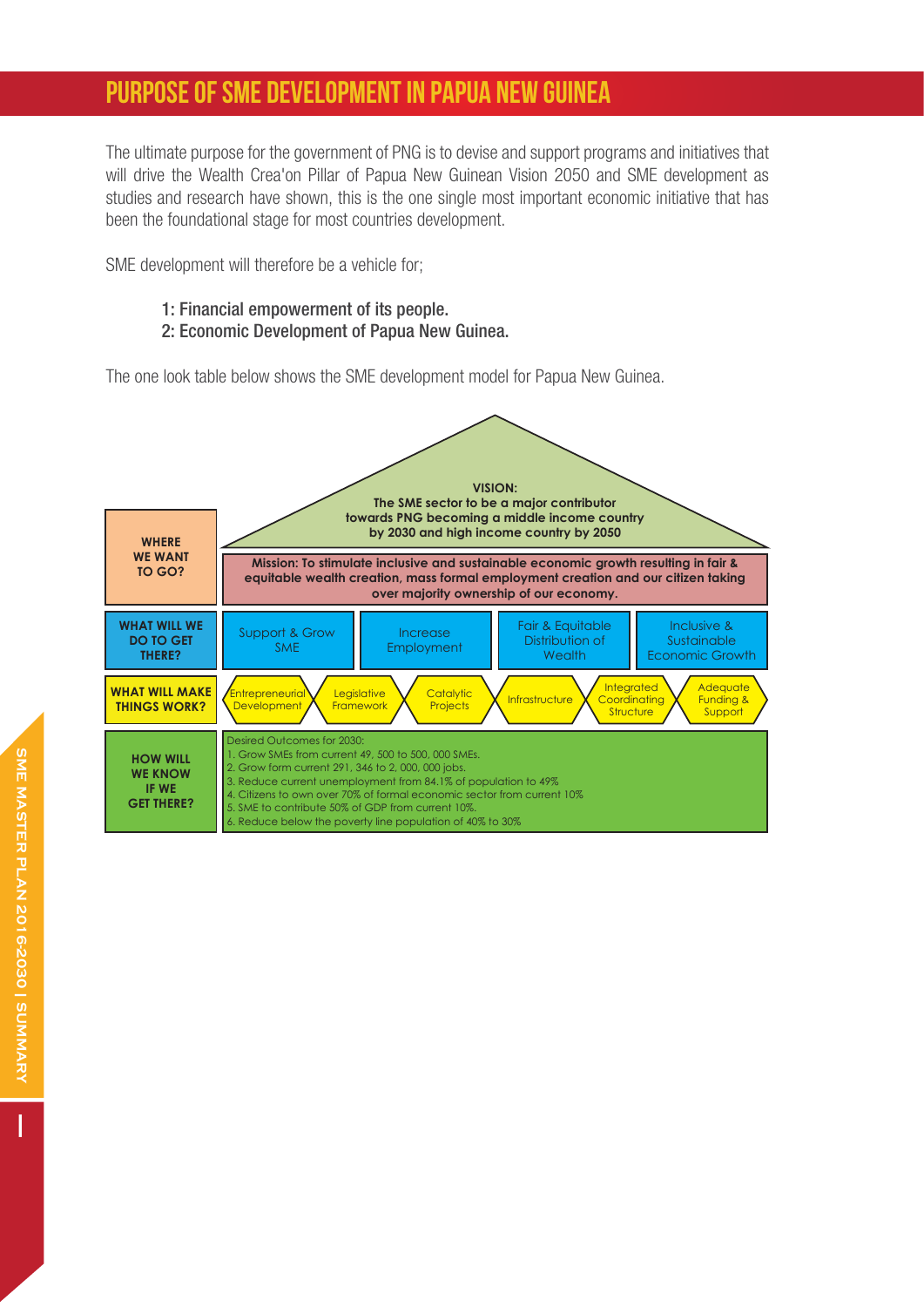# VISION AND MISSION FOR SME IN PNG

The vision that is envisioned for SME development and will take the economy of Papua New Guinea into 2016 is for SME to be a significant

| Vision: | The SME sector to be a major contributor towards PNG becoming a middle<br>income country by 2030 and a high income country by 2050.                                                                                                                                                                                                                        |  |  |
|---------|------------------------------------------------------------------------------------------------------------------------------------------------------------------------------------------------------------------------------------------------------------------------------------------------------------------------------------------------------------|--|--|
|         |                                                                                                                                                                                                                                                                                                                                                            |  |  |
|         | Mission: To stimulate inclusive and sustainable economic growth resul'ng in fair and<br>equitable wealth crea'on, mass formal employment crea'on and our citizens<br>taking over majority ownership of our economy. The SME sector to be a major<br>contributor towards PNG becoming a middle income country by 2030 and a<br>high income country by 2050. |  |  |

## SPECIFIC OBJECTIVES

| <b>Key Objectives</b>                                                                    | <b>Target</b>                                                                                                                                                                                         | <b>Time Achieved</b> |
|------------------------------------------------------------------------------------------|-------------------------------------------------------------------------------------------------------------------------------------------------------------------------------------------------------|----------------------|
| 1. Support and facilitate the growth<br>of SME.                                          | • Grow SMEs from current 49,500 to<br>500,000 SMEs.                                                                                                                                                   | 2030                 |
| 2. Create Employment<br>Opportunities.                                                   | • Grow from current 291,346 to<br>2,000,000 jobs.<br>• Reduce current unemployement<br>from 84.1% of population to 49%.                                                                               | 2030                 |
| 3. Ensure a fair and equitable<br>distribution of our national<br>wealth to PNG citizens | • Citizens to own over 70% of formal<br>economic sector from current 10%.<br>• Increase income per capita of<br>US\$2,000 to US\$9,600.<br>• Reduce current unbankable<br>population of 85.6% to 40%. | 2030                 |
| 4. Support strong inclusive and<br>sustainable economic growth.                          | • Increase current GDP contribution<br>of SME by 6% to 50%.<br>• Reduce below the poverty line<br>population of 40% to 30%.                                                                           | 2030                 |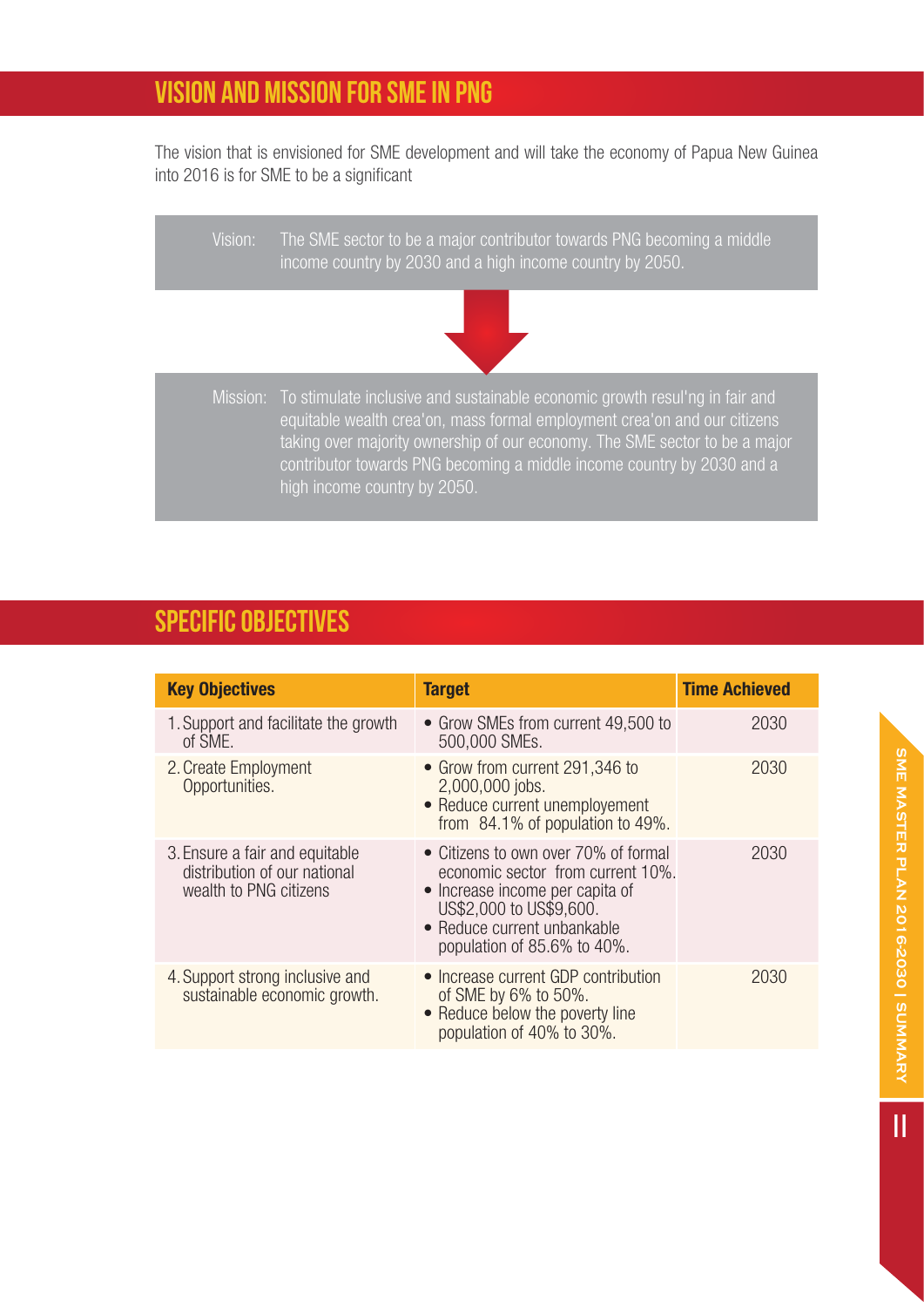## THE APPROACH OF SME DEVELOPMENT IN PAPUA NEW GUINEA

Micro, Small to Medium businesses owned by Papua New Guineans have never been supported significantly since we gained Independence as a na'on, as successive governments have focussed on Multi International organisations. However to truly empower the people of this nation economically we are challenged to now facilitate the development of SMEs. This is challenging as the support will be very extensive and will touch all fabrics of society and include all stakeholders and the people of this nation. We have to start somewhere and the journey must begin. This is therefore the approach, which encapsulates all the parameters of development for SMEs to grow.



## THE APPROACH OF SME DEVELOPMENT IN PAPUA NEW GUINEA

Micro, Small to Medium businesses owned by Papua New Guineans have never been supported significantly since we gained Independence as a na'on, as successive governments have focussed on Multi International organisations. However to truly empower the people of this nation economically we are challenged to now facilitate the development of SMEs. This is challenging as the support will be very extensive and will touch all fabrics of society and include all stakeholders and the people of this nation. We have to start somewhere and the journey must begin. This is therefore the approach, which encapsulates all the parameters of development for SMEs to grow.



#### SME DEVELOPMENT APPROACH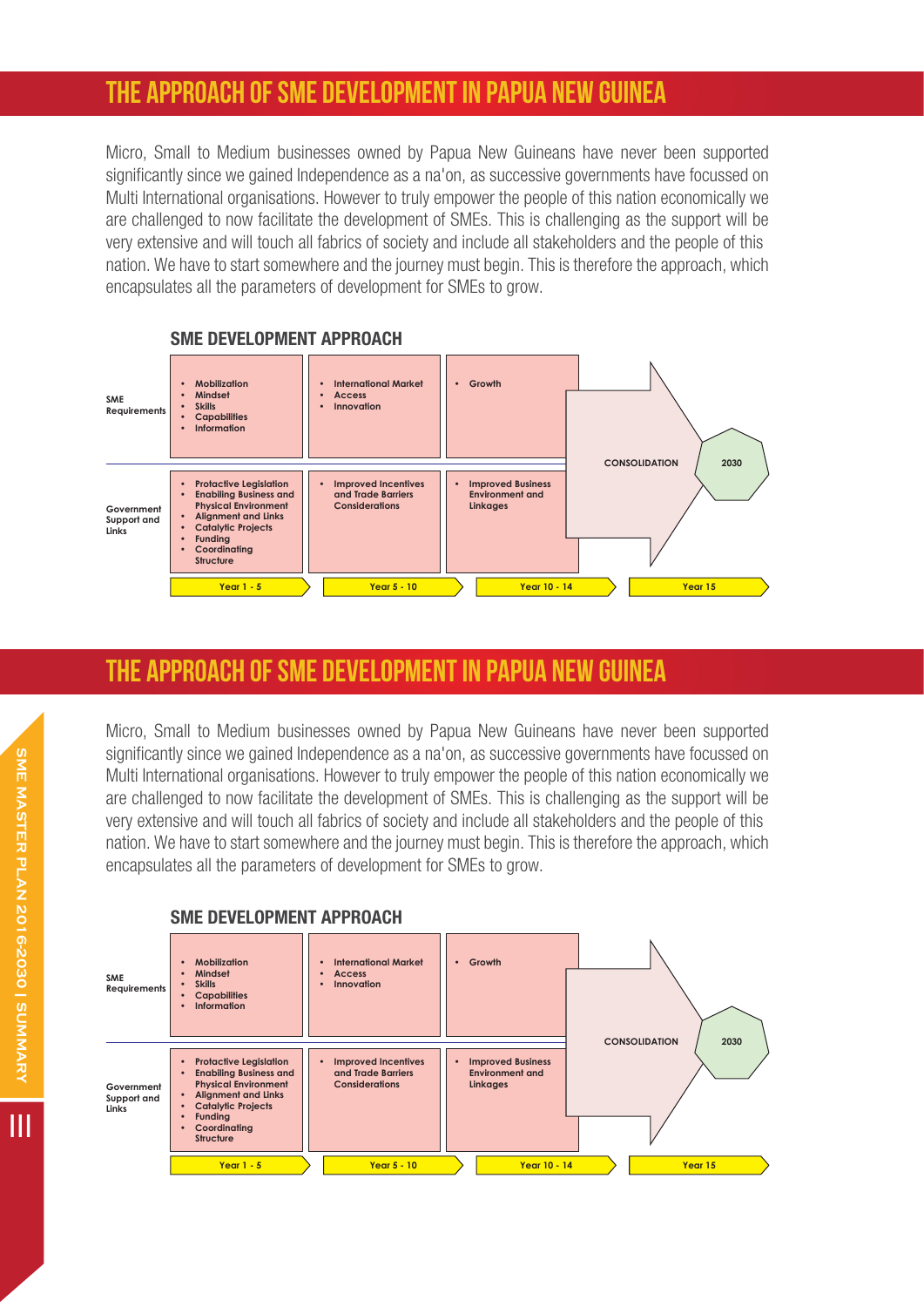## KEY PARAMETERS OF THE SME POLICY

The SME Policy is the most extensive and inclusive aaer much consulta'on with all key stakeholders and covers all areas that SME has touch points with.

#### KEY SME POLICY AREAS

- SME Life Cycle
- Constrainsts faced by SMEs
- Industry Sectors and Classification.

# KEY STRATEGIES TO FACILITATE THE DEVELOPMENT OF SME's IN PAPUA NEW GUINEA

- 1. Develop appropriate policy and legislative framework to support the SME Sector.
- 2. Facilitate entrepreneurial mindset change, training and development.
- 3. Develop a holistic financial inclusive and access framework that will facilitate the growth of SMEs in Papua New Guinea.
	- a. Financial and Savings Mindset Development.
	- b. Access to Finance Infrastructure and credit.
	- c. Financial Services.
	- d. Credit Guarantee Services.
	- e. Credit Data Bureau.
	- f. Non-formal Sector Coverage and Financial Needs.
- 4. Facilitate and co-ordinate the implementation of the Reserve Businesses for Papua New Guinea.
- 5. Facilitate Local Content in Government procurement for SMEs.
- 6. Facilitate and develop cataly'c projects in each provinces to stimulate economic development.
- 7. Improve Access to Business and Commercial Land.
- 8. Improve Market information and Access to Market.
- 9. Identifica'on and Development of SME Entrepreneurs.
- 10. Provide Appropriate incen'ves for the development of SMEs in PNG. KEY STRATEGIES TO FACILITATE THE DEVELOPMENT OF SMEs IN PAPUA NEW **GUINEA**
- 11. Align SME development in all industrial sectors.
- 12. Facilitate Key infrastructure Development.
- 13. Facilitate inclusive gender par'cipa'on in SME development.
- 14. Develop an appropriate and enabling support structure.
- 15. The government to facilitate adequate government funding and resourcing support to grow the SME sector in PNG.

IV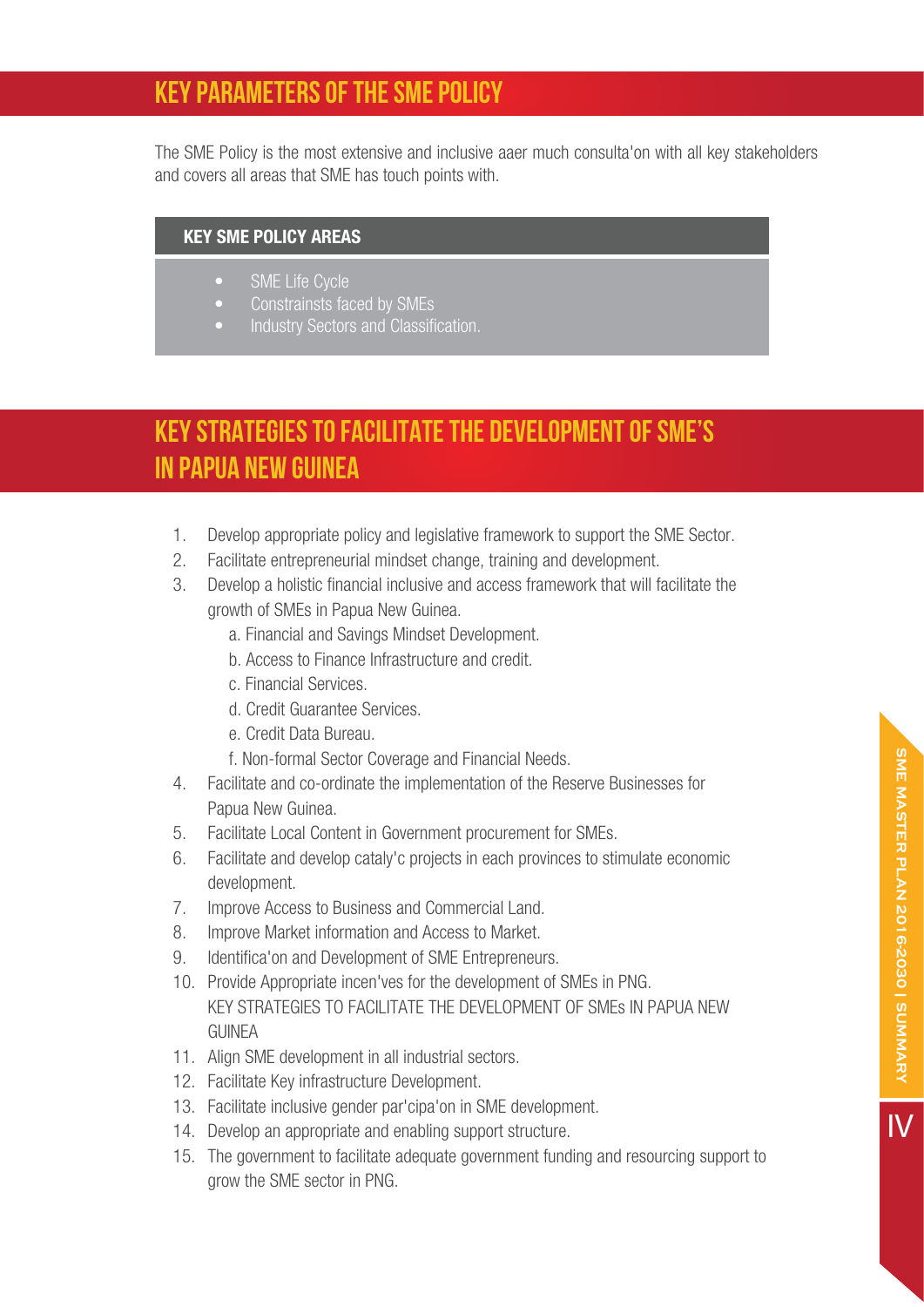# THE RESULTS OF SME DEVELOPMENT IN PNG BY 2030

The development of SME in PNG will achieve the following deliverables if adequately and appropriately resourced, supported and funded by the government of Papua New Guinea, all donor agencies and all key stakeholders.

|                                 | <b>Current</b> | 2030 Target |  |
|---------------------------------|----------------|-------------|--|
| Number of SMEs                  | 49,500         | 500,000     |  |
| <b>Employment Creation</b>      | 291,346        | 2,000,000   |  |
| Ownership of the formal Economy | 10%            | 40%         |  |
| % Contribution to GDP           | 6.0%           | 50%         |  |
| SME Contribution to GDP (K'mn)  | 3,262          | 50,674      |  |
| Per Capita GDP (K'000)          | 2.0            | 9.6         |  |
| Unemployment                    | 84.1%          | 49%         |  |
| Below the Poverty Line          | 40%            | 30%         |  |
| Un Banked                       | 85.6%          | 40%         |  |

The targeted number SMEs that are to be achieved in each province

|                                   | <b>Population</b> | <b>Current SME</b> | <b>Target SME 2030</b> |
|-----------------------------------|-------------------|--------------------|------------------------|
| <b>Western Province</b>           | 180,455           | 457                | 10,905                 |
| Gulf                              | 121,128           | 269                | 9,126                  |
| Central                           | 237,016           | 671                | 14,161                 |
| <b>NCD</b>                        | 318,128           | 15,484             | 63,839                 |
| <b>Milne Bay</b>                  | 269,954           | 812                | 15,256                 |
| Northern                          | 176,206           | 167                | 8,504                  |
| Southern Highlands                | 515,511           | 7,327              | 38,131                 |
| Hela                              | 352,698           | 520                | 11,658                 |
| Enga                              | 452,596           | 3,445              | 25,324                 |
| Western Highlands                 | 543,915           | 1,790              | 29,404                 |
| Jiwaka                            | 150,947           | 419                | 8,949                  |
| Chimbu                            | 403,772           | 675                | 16,159                 |
| Eastern Highlands                 | 582,159           | 547                | 23,839                 |
| Morobe                            | 646,876           | 7,513              | 47,152                 |
| Madang                            | 487,460           | 1,034              | 21,861                 |
| East Sepik                        | 433,481           | 1,992              | 22,108                 |
| <b>West Sepik</b>                 | 227,657           | 368                | 11,616                 |
| <b>Manus</b>                      | 50,321            | 1,479              | 8,310                  |
| New Ireland                       | 161,165           | 1,983              | 15,001                 |
| <b>East New Britain</b>           | 271,252           | 1,620              | 22,036                 |
| <b>West New Britain</b>           | 242,676           | 927                | 17,949                 |
| Autonomous Region of Bougainville | 234,280           | $\overline{0}$     | 9,212                  |
| <b>Total</b>                      | 7,059,653         | 49,500             | 450,500                |

V